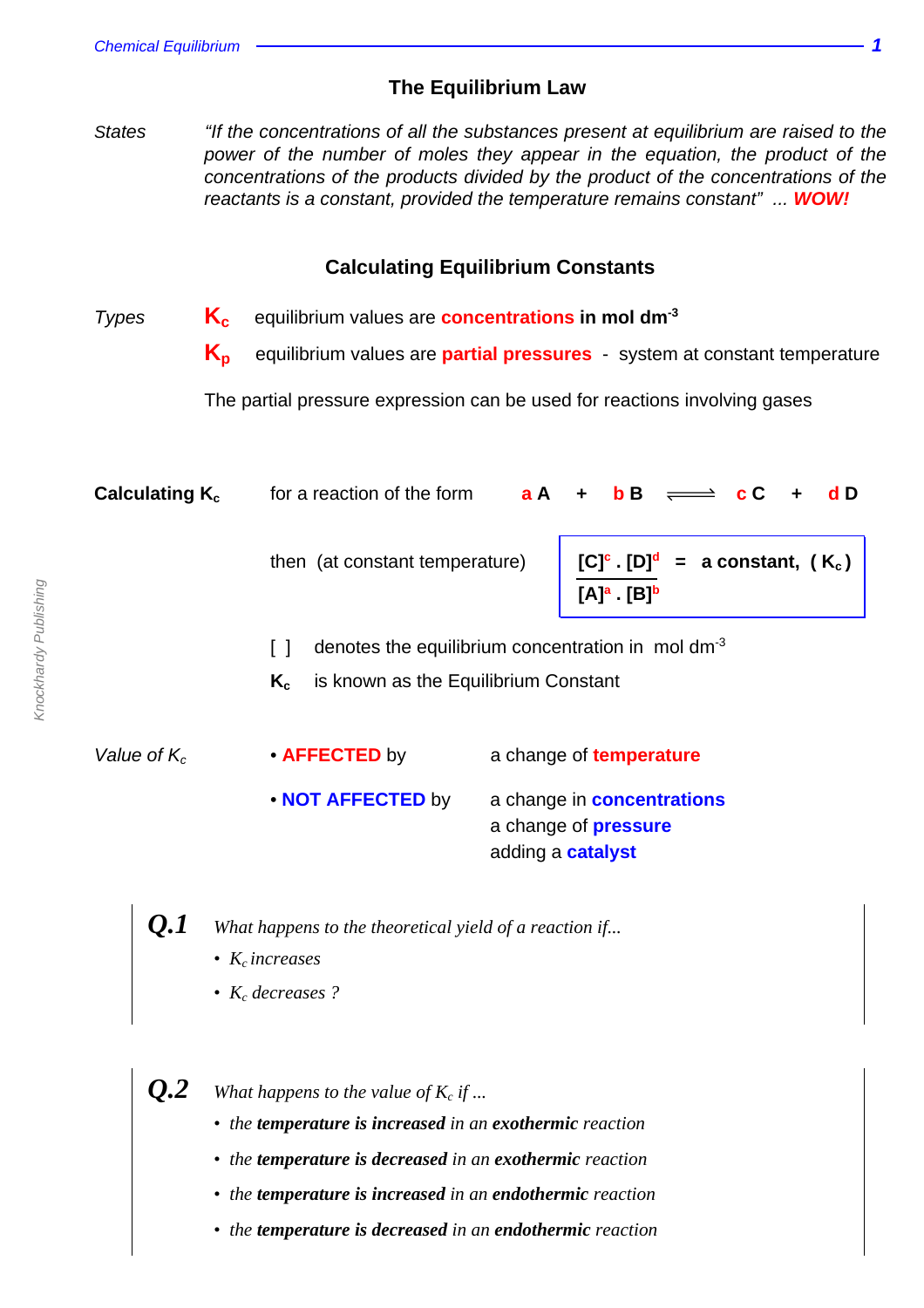$Q.3$  *Write expressions for the equilibrium constant,*  $K_c$  *of the following reactions. Remember, equilibrium constants can have units.*

 $Fe^{3+}(aq)$  +  $NCS^-(aq)$   $\overrightarrow{S}$   $FeNCS^{2+}(aq)$   $\overrightarrow{K}_c$  =

 $NH_4OH$ <sup>(aq)</sup>  $\longrightarrow$   $NH_4^+(aq)$  +  $OH^-(aq)$  **K**<sub>c</sub>  $\mathbf{K}_{\rm c}$  =

 $2Fe^{3+}(aq) + 2I^-(aq) \xrightarrow{ } 2Fe^{2+}(aq) + I_2(aq) \xrightarrow{ } 1$ 

# **Calculating**

- **value of**  $K_c \rightarrow$  construct the balanced equation, including state symbols (aq), (g) etc.
	- determine the number of moles of each species at equilibrium
	- divide moles by volume (dm<sup>3</sup>) to get the equilibrium concentrations in mol dm<sup>-3</sup> (If no volume is quoted, use a V; it will probably cancel out)
	- from the equation constructed in the first step, write out an expression for  $K_c$ .
	- substitute values from third step and calculate the value of  $K_c$  with any units

## Example 1 Ethanoic acid (1 mol) reacts with ethanol (1 mol) at 298K. When equilibrium is reached, two thirds of the acid has reacted. Calculate the value of  $K_c$ .

|                      |                                                                                                                                     | $CH_3COOH_{(l)} + C_2H_5OH_{(l)} \implies CH_3COOC_2H_{5(l)}$                                                                                                               |                                                                                                                                                                                                                                                            | + $H_2O_{(l)}$   |
|----------------------|-------------------------------------------------------------------------------------------------------------------------------------|-----------------------------------------------------------------------------------------------------------------------------------------------------------------------------|------------------------------------------------------------------------------------------------------------------------------------------------------------------------------------------------------------------------------------------------------------|------------------|
| <i>initial moles</i> | 1                                                                                                                                   | 1                                                                                                                                                                           | 0                                                                                                                                                                                                                                                          | 0                |
| equilibrium moles    | $1 - \frac{2}{3}$                                                                                                                   | $1 - \frac{2}{3}$                                                                                                                                                           | $^{2}/_{3}$                                                                                                                                                                                                                                                | $^{2}/_{3}$      |
|                      | If $\frac{2}{3}$ mol of<br>the acid has<br>reacted then<br>take the value<br>away from<br>the initial<br>number of<br>moles of acid | If $\frac{2}{3}$ mol of the<br>acid has reacted,<br>then $\frac{2}{3}$ mol of<br>ethanol will also<br>have reacted.<br>Take $\frac{2}{3}$ mol<br>away from the<br>original. | According to the equation,<br>for every mol of acid that<br>reacts you make 1 mol of<br>ester and 1 mol of water.<br>Therefore, if $\frac{2}{3}$ mol of acid<br>has reacted, $\frac{2}{3}$ mol of ester<br>and $\frac{2}{3}$ mol of water are<br>produced. |                  |
| equilibrium concs.   | $\frac{1}{3}$ / V                                                                                                                   | $\frac{1}{3}$ / V                                                                                                                                                           | $\frac{2}{3}$ / V                                                                                                                                                                                                                                          | $\frac{2}{3}$ /V |

 $V =$  volume (dm<sup>3</sup>) of the equilibrium mixture

 $K_c$  =  $[CH_3COOC_2H_5][H_2O]$  $\frac{1}{3}$ / V .  $\frac{2}{3}$  / V = 4  $\overline{ICH_3COOH}$   $\overline{IC_2H_5OH}$  $\frac{1}{3}$ /V.  $\frac{1}{3}$ /V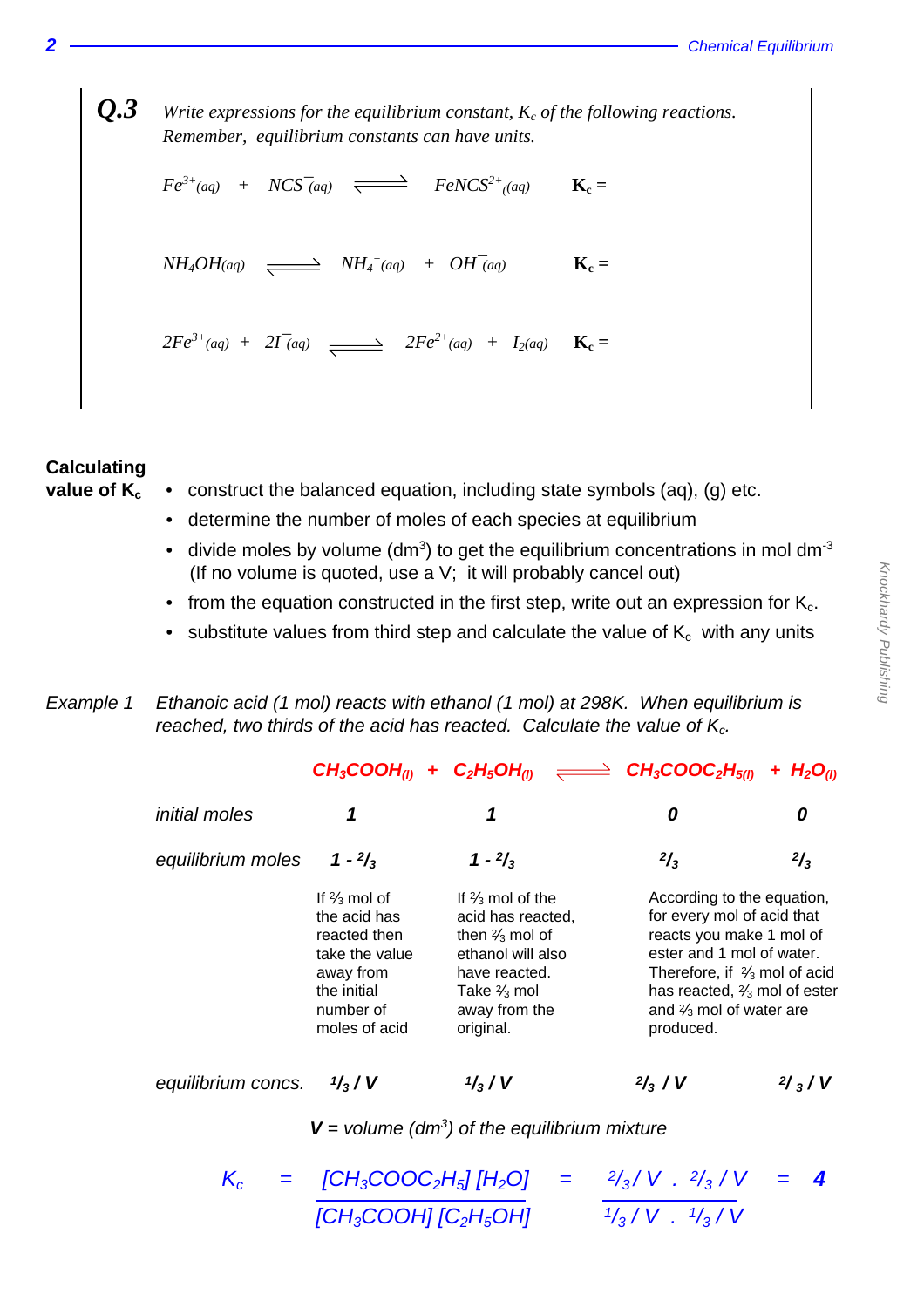Example 2 Consider the reaction  $P + 2Q \implies R + S$  (all are aqueous)

1 mol of P and 1 mol of Q are mixed. Once equilibrium has been achieved, 0.6 mol of P are present. How many moles of Q, R and S are present at equilibrium ?

|                |                  | 2Q                                                                                                          | R       | S       |
|----------------|------------------|-------------------------------------------------------------------------------------------------------------|---------|---------|
| Initial moles  |                  |                                                                                                             |         | O       |
| At equilibrium | $0 - 6$          | $0 - 2$                                                                                                     | $0 - 4$ | $0 - 4$ |
|                |                  | $(0.4 \text{ reacted})$ $(2 \times 0.4 \text{ reacted})$ $(\text{get 1 R and 1 S for every P that reacts})$ |         |         |
|                | $1 - 0.6$ remain | $1 - 0.8$ remain                                                                                            |         |         |

*Explanation • if 0.6 moles of P remain of the original 1 mole, 0.4 moles have reacted*

- *the equation states that 2 moles of Q react with every 1 mole of P*
- *this means that 0.8 (2* x *0.4) moles of Q have reacted, leaving 0.2 moles*
- *one mole of R and S are produced from every mole of P that reacts*
- *this means 0.4 moles of R and 0.4 moles of S are present at equilibrium*

*Q.4 The questions refer to the equilibrium*  $A + B \implies C + D$  (all aqueous)

*(a) If the original number of moles of A and B are both 1 and 0.4 moles of A are present at equilibrium, how many moles of B, C and D are present?*

*What will be the value of*  $K_c$  ?

*(b) At a higher temperature, the original moles of A and B were 2 and 3 respectively. If 1 mole of A is present at equilibrium, how many moles of B, C and D are present? What else does this tell you about the reaction?*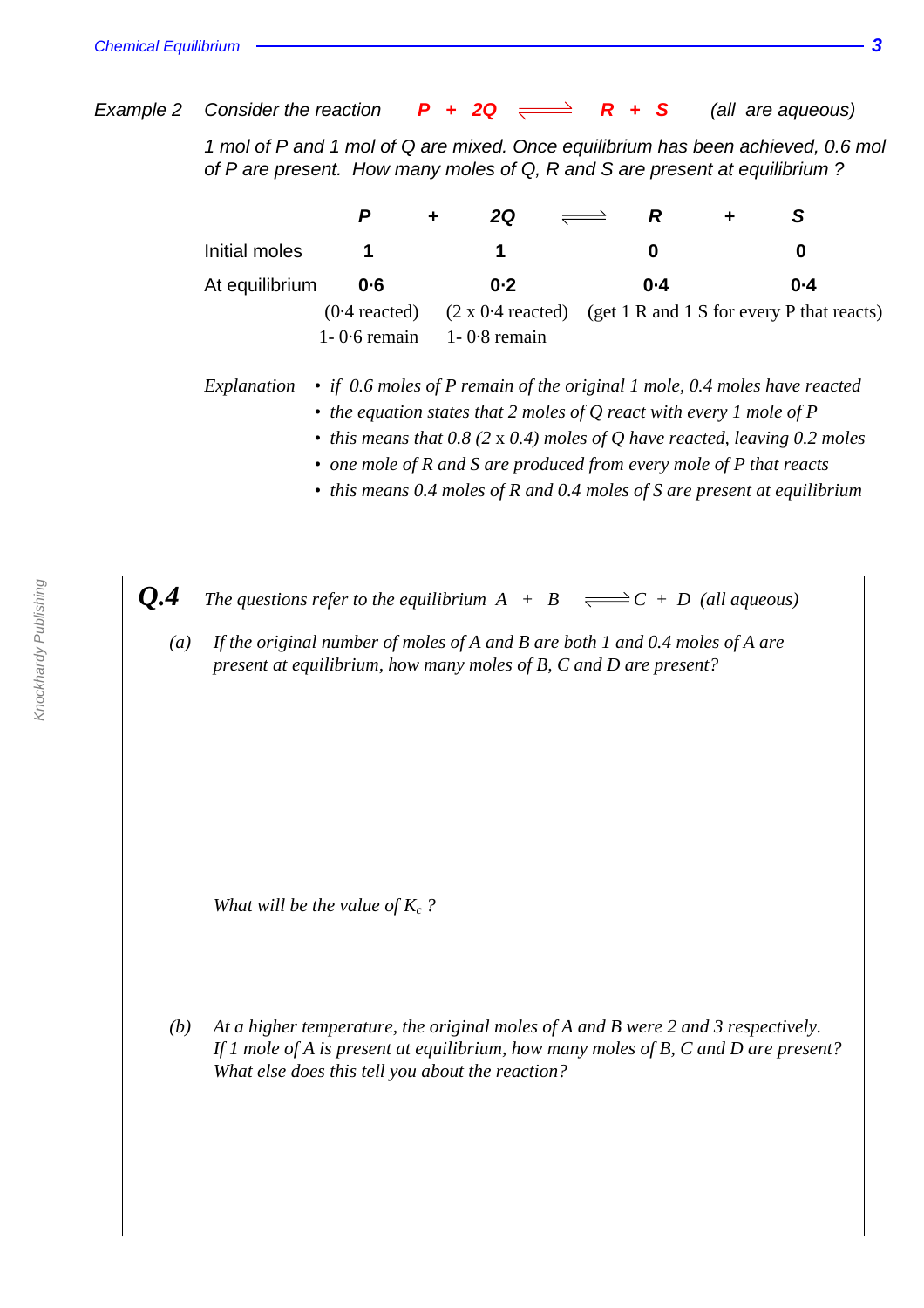### **Calculations involving Gases**